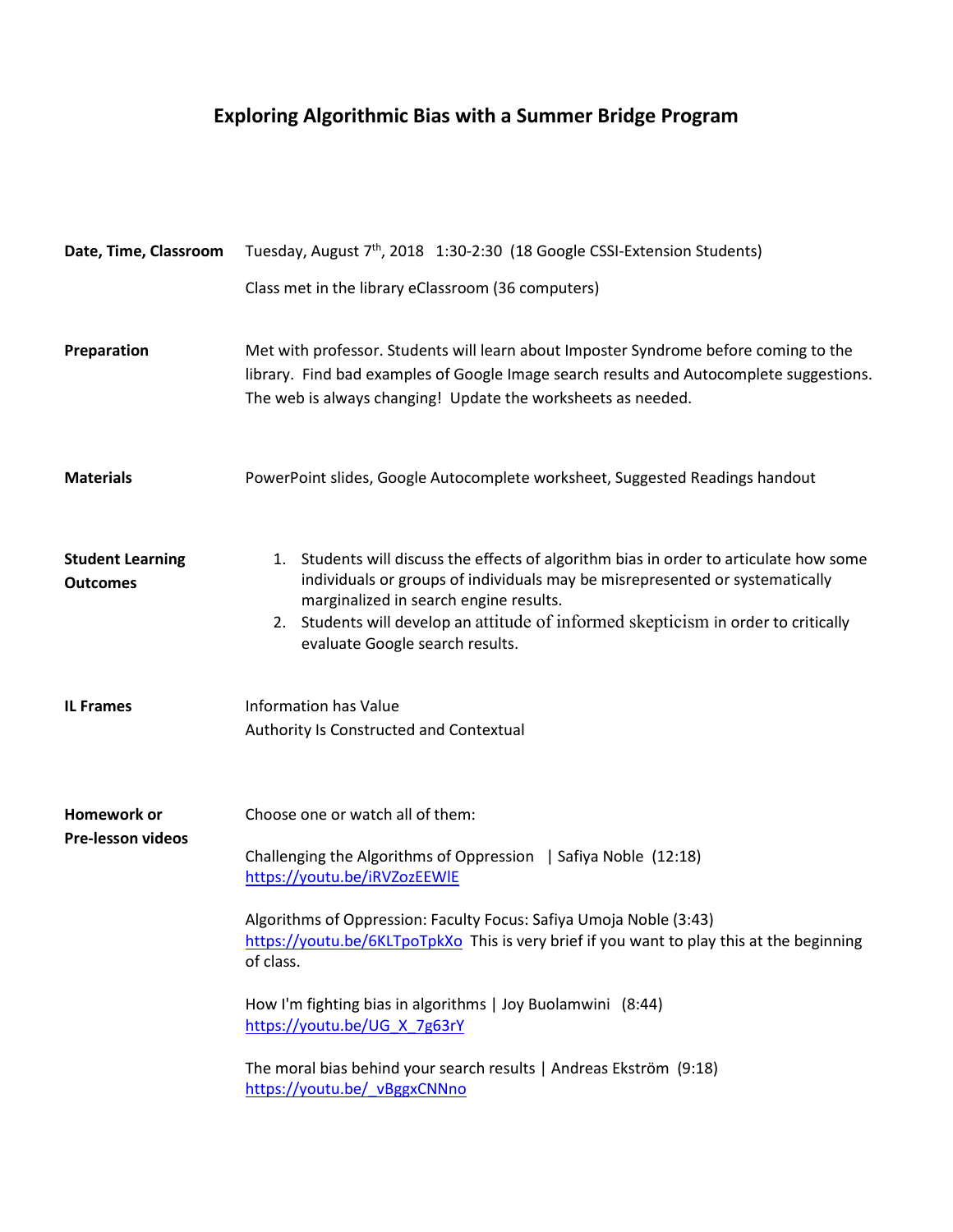Agenda 1. Algorithmic Bias

(3 min)

2. Google Scholar See Jennifer's Lesson plan in CORA <https://www.projectcora.org/users/jmasunaga>

Welcome Google CSSI-Extension Students and incoming computer science majors! Today we are going to critically evaluate our Google search results.

Computer science is centered upon the study of algorithms — well-defined sequences of steps that accomplish something of value. Algorithms are everywhere in our daily life. Amazon makes recommendations for books, Netflix recommends movies; news and trending stories appear on our twitter and Facebook feeds. Siri and Alexa make recommendations too. Algorithms determine what information you see, and in what order. This includes search engines like Google, Google Scholar and library databases. A 2012 survey, from Pew Research Center found that 66% of people believed that search engines were "fair and unbiased." But are they? Algorithms are designed by humans, and reflect the assumptions and biases of their designers.

Presentation slide #1

Algorithms are not neutral. This doesn't mean they are not useful tools for research, but it helps to know their limitations and biases.

**Algorithmic bias** occurs when a computer system reflects the implicit values of the humans who are involved in collecting, selecting, or using data. Algorithmic bias is found across platforms, including but not limited to search engine results and social media platforms, and can have impacts ranging from inadvertent privacy violations to reinforcing [social biases](https://en.wikipedia.org/wiki/Bias) of race, gender, sexuality, and ethnicity. **– Wikipedia**

#### **Google Images** Slides #2-3

(8 min) Go to Google Image[s https://images.google.com/](https://images.google.com/) and do a search a search on...

> **Professor Style** (other options: Professor) See Dr. Noble's work: [Algorithms of Oppression](https://nyupress.org/books/9781479837243/) for more search examples.

## Slide #4:

- 1. What do you see? Men dressed in jackets & ties
- 2. Who do you see? Fictional characters: Indiana Jones, Robin Williams (Dead Poets Society), Professor X (X-Men), stereotypes, no diversity. White males mostly.
- 3. Who do you expect to see? / Who is missing? More women, more people of color, people of all ages, more diversity, real-life professors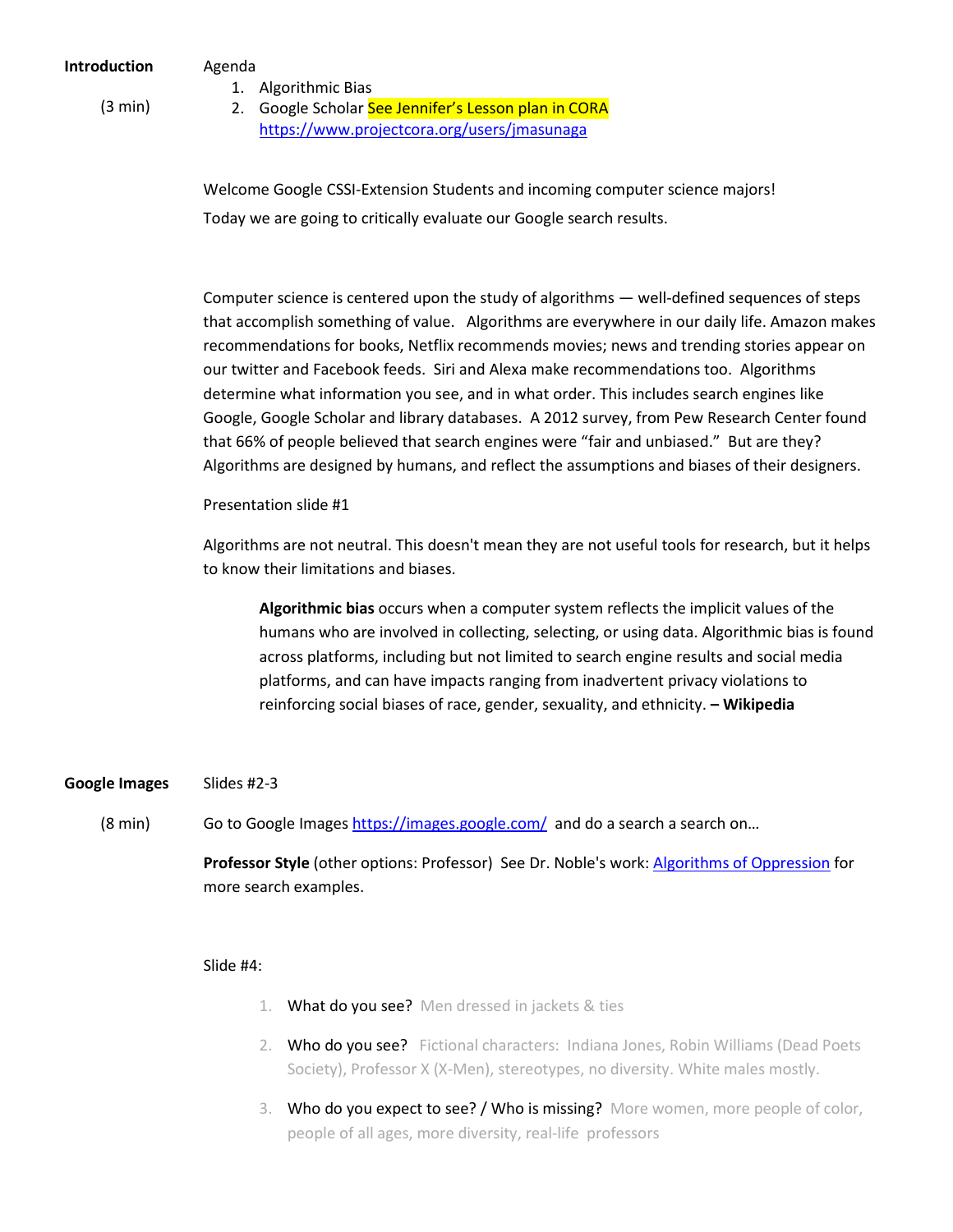- 4. How does the information provided by these images influence you? Professors all dress alike in tweed/corduroy jackets, with patches on the elbow, ties, etc. Professors are easily identified by how they dress. Reinforces stereotypes.
- 5. Does this tell us anything about how population is represented or misrepresented? Wrong! Very dated, vintage clothing. Most professors at my university don't dress this way. Professors are individuals and dress accordingly.

\*Questions adapted from M. Brown-Salazar's lesson plans in COR[A https://www.projectcora.org/users/mbrownsastmarys](https://www.projectcora.org/users/mbrownsastmarys-caedu)[caedu](https://www.projectcora.org/users/mbrownsastmarys-caedu) which are based on Dr. Noble's work: [Algorithms of Oppression](https://nyupress.org/books/9781479837243/)

Slides #5-7

#### **Think-Pair-Share**

Go to Google Images<https://images.google.com/>and do a search a search on...

**Computer Scientist** (other options: Computer Engineer, mathematician)

- 1. What do you see?
- 2. Who do you see?
- 3. Who do you expect to see? / Who is missing?
- 4. How does the information provided by these images influence you?
- 5. Does this tell us anything about how population is represented or misrepresented?

Keep the PowerPoint side up during the activity so that the students can read questions 1-5 while looking at Google Image results on their computer.

If students finish early, they can explore and try to find other examples in Google Images.

| <b>Imposter</b><br>Syndrome<br>(3 min) | Slide #8                                                                                                                                                                                                                                                                                                                                            |
|----------------------------------------|-----------------------------------------------------------------------------------------------------------------------------------------------------------------------------------------------------------------------------------------------------------------------------------------------------------------------------------------------------|
|                                        | Did you learn about Imposter Syndrome last week? What does imposter syndrome mean?                                                                                                                                                                                                                                                                  |
|                                        | "Impostor syndrome strikes all kinds of people, but evidence suggests it's especially prevalent<br>among those who are underrepresented in their fields-for example, women and minorities<br>working in tech. When you're the only woman or person of color in the room, it can sometimes<br>feel like you're in the wrong room. " -- Melinda Gates |

### Slide # 9

Is there a relationship between **Google Image results** and **Imposter Syndrome?** What do you think? What if young girls are Googling college majors or investigating possible computer careers? (The computer engineer results – first 4 rows – no women)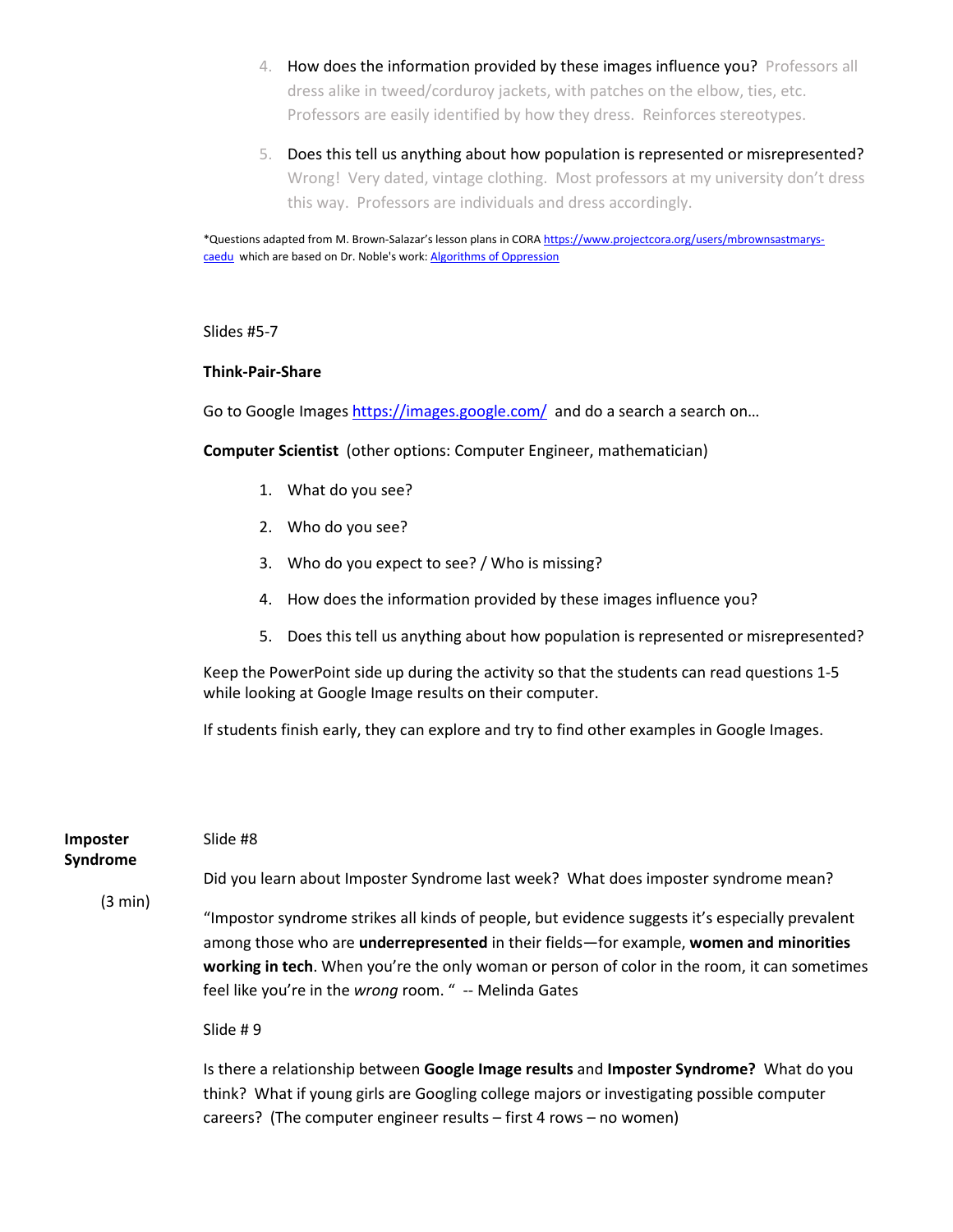| Google<br>Autocomplete | Slides #10-11                                                                                                                                                     |  |
|------------------------|-------------------------------------------------------------------------------------------------------------------------------------------------------------------|--|
|                        | Introduce Google Autocomplete (or autofill). Pass out worksheet. Work with a partner.                                                                             |  |
| (9 min)                | Choose a second autocomplete example (or find one on your own) to discuss with your partner<br>too.                                                               |  |
|                        | Write the following examples on the white board:                                                                                                                  |  |
|                        | <b>Vaccinations cause</b>                                                                                                                                         |  |
|                        | Climate change is                                                                                                                                                 |  |
|                        | College students are                                                                                                                                              |  |
|                        | College dropouts are                                                                                                                                              |  |
|                        | High school students are                                                                                                                                          |  |
|                        | Artists are                                                                                                                                                       |  |
|                        | Chemists are                                                                                                                                                      |  |
|                        | Statisticians are                                                                                                                                                 |  |
|                        | Interracial couples are<br>$\bullet$                                                                                                                              |  |
|                        | Interracial dating is<br>٠                                                                                                                                        |  |
|                        |                                                                                                                                                                   |  |
|                        | Students complete worksheet with a partner. If the students finish early, they can try more than<br>two. They can try to find other examples not listed above.    |  |
|                        | Mini discussion. Collect worksheet?                                                                                                                               |  |
|                        | Worksheet questions:                                                                                                                                              |  |
|                        | 1. Do you think that the autocomplete suggestions are accurate based on your past search<br>history? Y or N                                                       |  |
|                        | Do you think that the Google search predictions are biased? Why or why not?<br>2.<br>3. Can Google's search predictions change the way you think about the world? |  |
|                        | * Are these results fair, credible, and neutral? Is Google a neutral resource?                                                                                    |  |

Slides #12-15